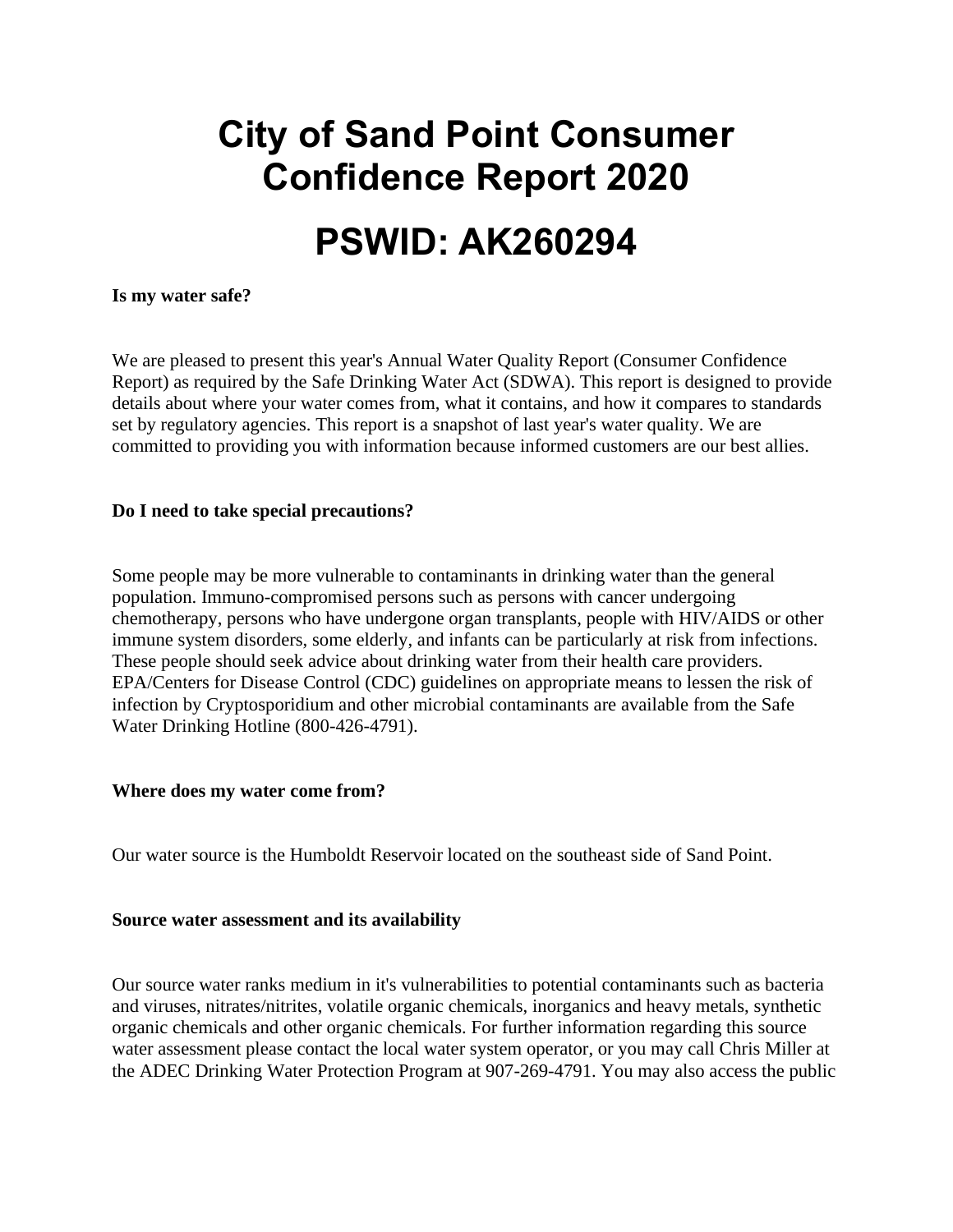water source executive summary data at the ADEC website. <http://dec.alaska.gov/eh/dw/dwp/complete.aspx>

#### **Why are there contaminants in my drinking water?**

Drinking water, including bottled water, may reasonably be expected to contain at least small amounts of some contaminants. The presence of contaminants does not necessarily indicate that water poses a health risk. More information about contaminants and potential health effects can be obtained by calling the Environmental Protection Agency's (EPA) Safe Drinking Water Hotline (800-426-4791). The sources of drinking water (both tap water and bottled water) include rivers, lakes, streams, ponds, reservoirs, springs, and wells. As water travels over the surface of the land or through the ground, it dissolves naturally occurring minerals and, in some cases, radioactive material, and can pick up substances resulting from the presence of animals or from human activity:

microbial contaminants, such as viruses and bacteria, that may come from sewage treatment plants, septic systems, agricultural livestock operations, and wildlife; inorganic contaminants, such as salts and metals, which can be naturally occurring or result from urban stormwater runoff, industrial, or domestic wastewater discharges, oil and gas production, mining, or farming; pesticides and herbicides, which may come from a variety of sources such as agriculture, urban stormwater runoff, and residential uses; organic Chemical Contaminants, including synthetic and volatile organic chemicals, which are by-products of industrial processes and petroleum production, and can also come from gas stations, urban stormwater runoff, and septic systems; and radioactive contaminants, which can be naturally occurring or be the result of oil and gas production and mining activities. In order to ensure that tap water is safe to drink, EPA prescribes regulations that limit the amount of certain contaminants in water provided by public water systems. Food and Drug Administration (FDA) regulations establish limits for contaminants in bottled water which must provide the same protection for public health.

#### **How can I get involved?**

If you have any questions about this report or concerning your water utility, please contact Dylan Jacobsen at 907-383-3435 or Jordan Keeler, the City Administrator, at 907-274-7561 or the City of Sand Point offices 907-383-2696. We want our community to be informed about their water system. If you want to learn more, please attend any of our regularly scheduled City Council meetings. They are held on the second Tuesday of the month at the City Council Chambers at 7:00 P.M.

#### **Description of Water Treatment Process**

Your water is treated by filtration and disinfection. Filtration removes particles suspended in the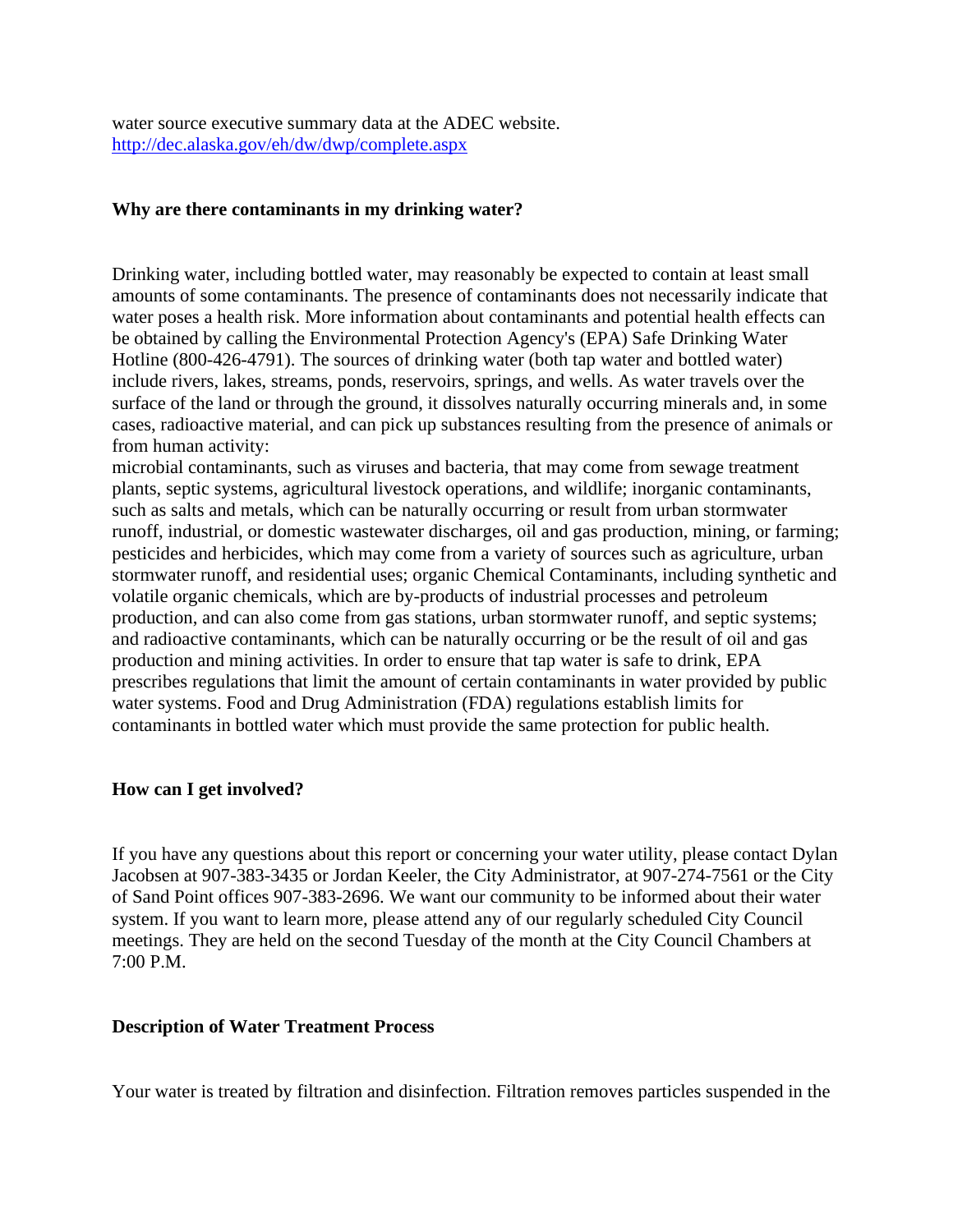source water. Particles typically include clays and silts, natural organic matter, iron and manganese, and microorganisms. Your water is also treated by disinfection. Disinfection involves the addition of chlorine or other disinfectants to kill bacteria and other microorganisms (viruses, cysts, etc.) that may be in the water. Disinfection is considered to be one of the major public health advances of the 20th century.

#### **Water Conservation Tips**

Did you know that the average U.S. household uses approximately 400 gallons of water per day or 100 gallons per person per day? Luckily, there are many low-cost and no-cost ways to conserve water. Small changes can make a big difference - try one today and soon it will become second nature.

- Take short showers a 5 minute shower uses 4 to 5 gallons of water compared to up to 50 gallons for a bath.
- Shut off water while brushing your teeth, washing your hair and shaving and save up to 500 gallons a month.
- Use a water-efficient showerhead. They're inexpensive, easy to install, and can save you up to 750 gallons a month.
- Run your clothes washer and dishwasher only when they are full. You can save up to 1,000 gallons a month.
- Water plants only when necessary.
- Fix leaky toilets and faucets. Faucet washers are inexpensive and take only a few minutes to replace. To check your toilet for a leak, place a few drops of food coloring in the tank and wait. If it seeps into the toilet bowl without flushing, you have a leak. Fixing it or replacing it with a new, more efficient model can save up to 1,000 gallons a month.
- Adjust sprinklers so only your lawn is watered. Apply water only as fast as the soil can absorb it and during the cooler parts of the day to reduce evaporation.
- Teach your kids about water conservation to ensure a future generation that uses water wisely. Make it a family effort to reduce next month's water bill!
- Visit [www.epa.gov/watersense](http://www.epa.gov/watersense) for more information.

#### **Source Water Protection Tips**

Protection of drinking water is everyone's responsibility. You can help protect your community's drinking water source in several ways:

- Eliminate excess use of lawn and garden fertilizers and pesticides they contain hazardous chemicals that can reach your drinking water source.
- Pick up after your pets.
- If you have your own septic system, properly maintain your system to reduce leaching to water sources or consider connecting to a public water system.
- Dispose of chemicals properly; take used motor oil to a recycling center.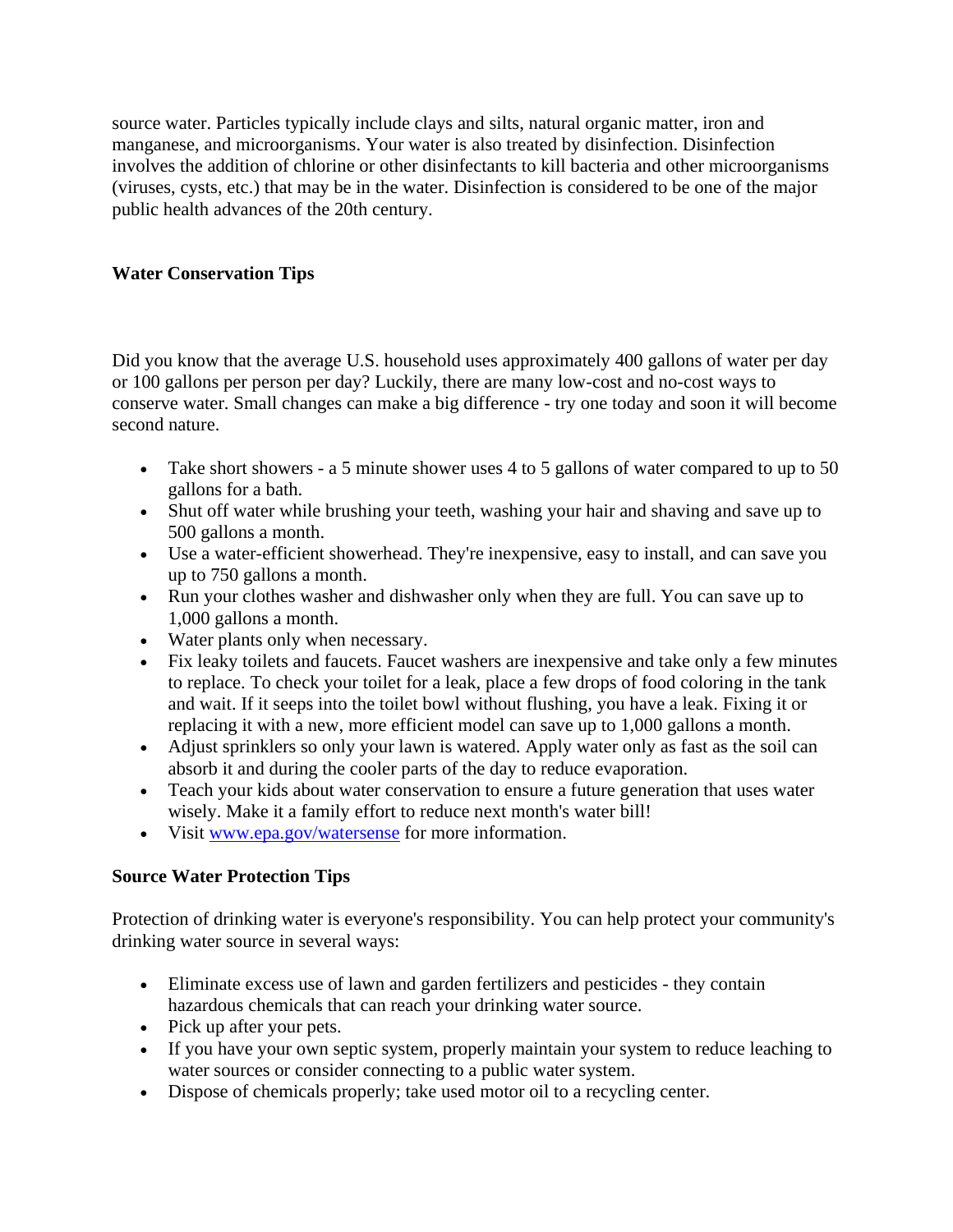- Volunteer in your community. Find a watershed or wellhead protection organization in your community and volunteer to help. If there are no active groups, consider starting one. Use EPA's Adopt Your Watershed to locate groups in your community, or visit the Watershed Information Network's How to Start a Watershed Team.
- Organize a storm drain stenciling project with your local government or water supplier. Stencil a message next to the street drain reminding people "Dump No Waste - Drains to River" or "Protect Your Water." Produce and distribute a flyer for households to remind residents that storm drains dump directly into your local water body.

#### **Monitoring and reporting of compliance data violations**

In December 2020 our Total Coliform sample did not make it to the laboratory in time for testing. We took the sample accurately and on time but due to shipping it did not reach the lab in time. Since we did not have sample results for this month we received a monitoring violation for that monitoring period. We returned to compliance with our next sample in January 2021.

In August 2020 our HAA5 sample arrived at the lab at a temperature that was outside of the allowable range for testing. We took the sample accurately and on-time but due to shipping issues the sample could not be used and we received a monitoring violation for that monitoring period. We returned to compliance with our next sample in November 2020.

#### **Additional Information for Lead**

If present, elevated levels of lead can cause serious health problems, especially for pregnant women and young children. Lead in drinking water is primarily from materials and components associated with service lines and home plumbing. City of Sand Point is responsible for providing high quality drinking water, but cannot control the variety of materials used in plumbing components. When your water has been sitting for several hours, you can minimize the potential for lead exposure by flushing your tap for 30 seconds to 2 minutes before using water for drinking or cooking. If you are concerned about lead in your water, you may wish to have your water tested. Information on lead in drinking water, testing methods, and steps you can take to minimize exposure is available from the Safe Drinking Water Hotline or at http://www.epa.gov/safewater/lead.

### **Water Quality Data Table**

In order to ensure that tap water is safe to drink, EPA prescribes regulations which limit the amount of contaminants in water provided by public water systems. The table below lists all of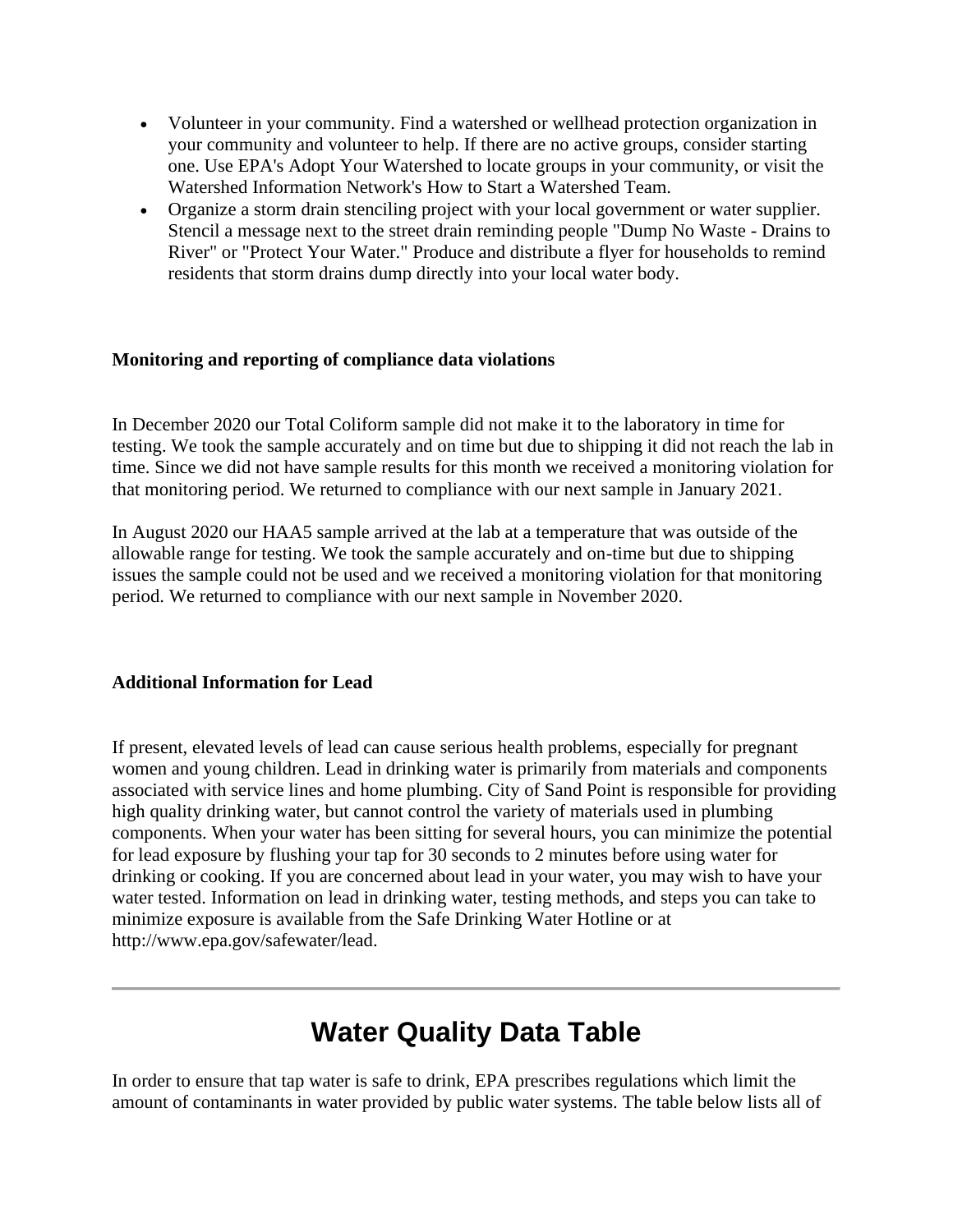the drinking water contaminants that we detected during the calendar year of this report. Although many more contaminants were tested, only those substances listed below were found in your water. All sources of drinking water contain some naturally occurring contaminants. At low levels, these substances are generally not harmful in our drinking water. Removing all contaminants would be extremely expensive, and in most cases, would not provide increased protection of public health. A few naturally occurring minerals may actually improve the taste of drinking water and have nutritional value at low levels. Unless otherwise noted, the data presented in this table is from testing done in the calendar year of the report. The EPA or the State requires us to monitor for certain contaminants less than once per year because the concentrations of these contaminants do not vary significantly from year to year, or the system is not considered vulnerable to this type of contamination. As such, some of our data, though representative, may be more than one year old. In this table you will find terms and abbreviations that might not be familiar to you. To help you better understand these terms, we have provided the definitions below the table.

|                                                                                                                   | <b>MCLG</b> |                         |                | <b>Detect</b>         |                              | Range |                                      |                              |                                                                                                      |                                                                            |
|-------------------------------------------------------------------------------------------------------------------|-------------|-------------------------|----------------|-----------------------|------------------------------|-------|--------------------------------------|------------------------------|------------------------------------------------------------------------------------------------------|----------------------------------------------------------------------------|
| <b>Contaminants</b>                                                                                               |             | or<br><b>MRDLG MRDL</b> | MCL,<br>TT, or | In<br>Your<br>Water   |                              |       | Low High                             | <b>Sample</b><br><b>Date</b> | <b>Violation</b>                                                                                     | <b>Typical Source</b>                                                      |
| <b>Disinfectants &amp; Disinfection By-Products</b>                                                               |             |                         |                |                       |                              |       |                                      |                              |                                                                                                      |                                                                            |
| (There is convincing evidence that addition of a disinfectant is necessary for control of microbial contaminants) |             |                         |                |                       |                              |       |                                      |                              |                                                                                                      |                                                                            |
| Haloacetic Acids<br>$(HAA5)$ (ppb)                                                                                |             | <b>NA</b>               | 60             | 25.7                  | 9                            |       | 37.5                                 | 2020                         | No                                                                                                   | By-product of drinking water<br>chlorination                               |
| <b>TTHMs</b> [Total<br>Trihalomethanes]<br>(ppb)                                                                  |             | <b>NA</b>               | 80             | 20.2                  | 10.1                         |       | 50.2                                 | 2020                         | N <sub>o</sub>                                                                                       | By-product of drinking water<br>disinfection                               |
| <b>Inorganic Contaminants</b>                                                                                     |             |                         |                |                       |                              |       |                                      |                              |                                                                                                      |                                                                            |
| Nitrate [measured as<br>10<br>Nitrogen] (ppm)                                                                     |             | 10                      | .847           |                       | <b>NA</b>                    | NA    | 2020                                 | No                           | Runoff from fertilizer use;<br>Leaching from septic tanks,<br>sewage; Erosion of natural<br>deposits |                                                                            |
| <b>Contaminants</b><br><b>Inorganic Contaminants</b>                                                              |             |                         |                | Your<br>MCLG AL Water | <b>Sample</b><br><b>Date</b> |       | # Samples<br><b>Exceeding</b><br>AI. |                              | <b>Exceeds</b><br>AI.                                                                                | <b>Typical Source</b>                                                      |
| Copper - action level at<br>consumer taps (ppm)                                                                   |             | 1.3                     | 1.3            | .579                  | 2019                         |       | $\boldsymbol{0}$                     |                              | No                                                                                                   | Corrosion of household<br>plumbing systems; Erosion of<br>natural deposits |
| Lead - action level at<br>consumer taps (ppb)                                                                     |             | $\theta$                | 15             | 2.46                  | 2019                         |       | $\theta$                             |                              | No                                                                                                   | Corrosion of household<br>plumbing systems; Erosion of<br>natural deposits |

| <b>Unit Descriptions</b> |                   |  |  |  |  |  |
|--------------------------|-------------------|--|--|--|--|--|
| Term                     | <b>Definition</b> |  |  |  |  |  |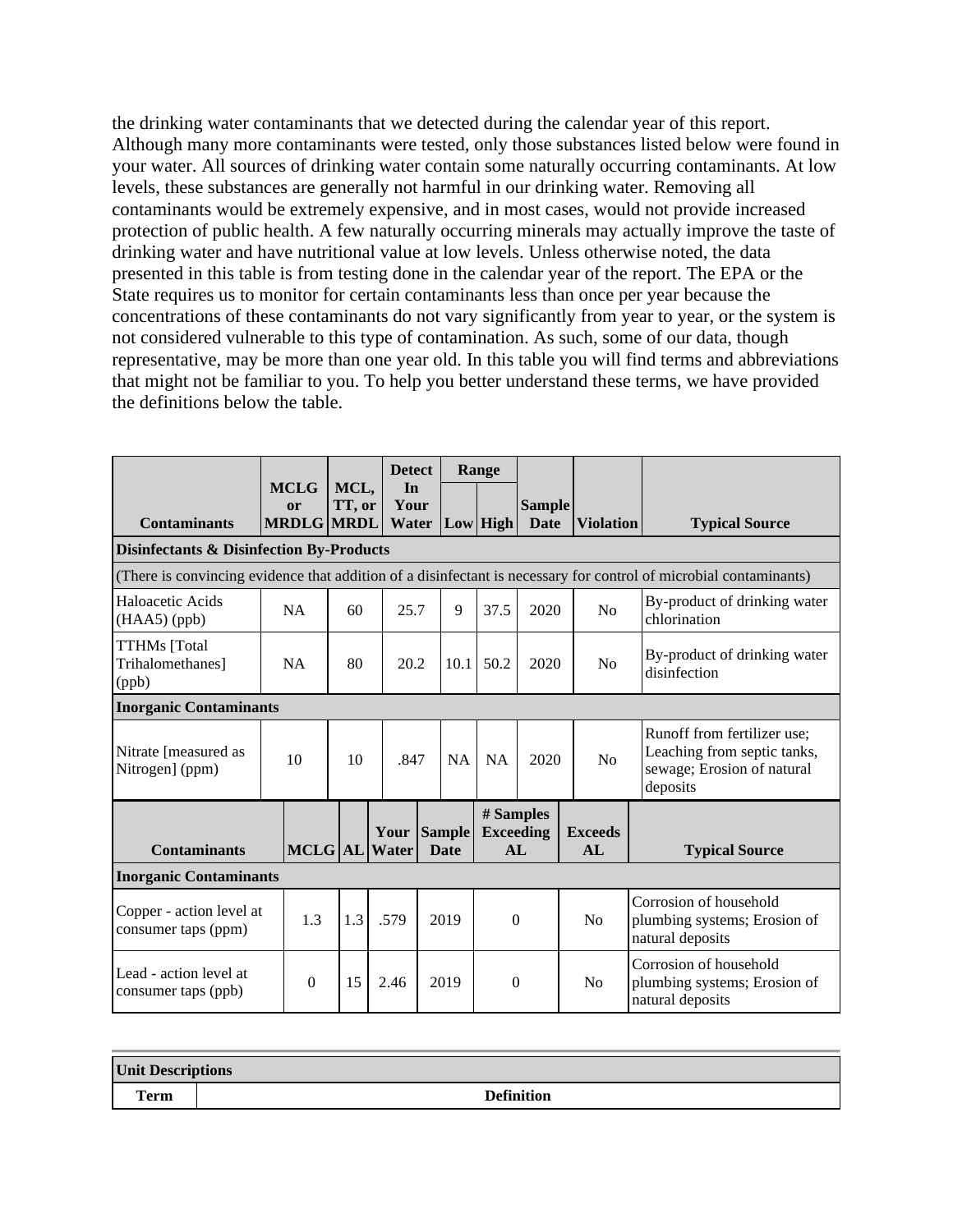| <b>Unit Descriptions</b> |                                                             |  |  |  |  |
|--------------------------|-------------------------------------------------------------|--|--|--|--|
| ppm                      | ppm: parts per million, or milligrams per liter (mg/L)      |  |  |  |  |
| ppb                      | ppb: parts per billion, or micrograms per liter $(\mu g/L)$ |  |  |  |  |
| <b>NA</b>                | NA: not applicable                                          |  |  |  |  |
| ND.                      | ND: Not detected                                            |  |  |  |  |
| <b>NR</b>                | NR: Monitoring not required, but recommended.               |  |  |  |  |

 $\overline{\phantom{0}}$ 

| <b>Important Drinking Water Definitions</b> |                                                                                                                                                                                                                                                               |  |  |  |  |  |
|---------------------------------------------|---------------------------------------------------------------------------------------------------------------------------------------------------------------------------------------------------------------------------------------------------------------|--|--|--|--|--|
| <b>Term</b>                                 | <b>Definition</b>                                                                                                                                                                                                                                             |  |  |  |  |  |
| <b>MCLG</b>                                 | MCLG: Maximum Contaminant Level Goal: The level of a contaminant in drinking water below<br>which there is no known or expected risk to health. MCLGs allow for a margin of safety.                                                                           |  |  |  |  |  |
| <b>MCL</b>                                  | MCL: Maximum Contaminant Level: The highest level of a contaminant that is allowed in<br>drinking water. MCLs are set as close to the MCLGs as feasible using the best available<br>treatment technology.                                                     |  |  |  |  |  |
| <b>TT</b>                                   | TT: Treatment Technique: A required process intended to reduce the level of a contaminant in<br>drinking water.                                                                                                                                               |  |  |  |  |  |
| AL                                          | AL: Action Level: The concentration of a contaminant which, if exceeded, triggers treatment or<br>other requirements which a water system must follow.                                                                                                        |  |  |  |  |  |
| Variances and<br>Exemptions                 | Variances and Exemptions: State or EPA permission not to meet an MCL or a treatment<br>technique under certain conditions.                                                                                                                                    |  |  |  |  |  |
| <b>MRDLG</b>                                | MRDLG: Maximum residual disinfection level goal. The level of a drinking water disinfectant<br>below which there is no known or expected risk to health. MRDLGs do not reflect the benefits of<br>the use of disinfectants to control microbial contaminants. |  |  |  |  |  |
| <b>MRDL</b>                                 | MRDL: Maximum residual disinfectant level. The highest level of a disinfectant allowed in<br>drinking water. There is convincing evidence that addition of a disinfectant is necessary for<br>control of microbial contaminants.                              |  |  |  |  |  |
| <b>MNR</b>                                  | <b>MNR: Monitored Not Regulated</b>                                                                                                                                                                                                                           |  |  |  |  |  |
| <b>MPL</b>                                  | MPL: State Assigned Maximum Permissible Level                                                                                                                                                                                                                 |  |  |  |  |  |

| <b>TT Violation</b>                                                             | <b>Explanation</b>                                                                                                                                                                                 | Length                                                                    | <b>Health Effects Language</b>                                                                                                                                                                                                            | <b>Explanation and</b><br><b>Comment</b>                                                                                                                     |
|---------------------------------------------------------------------------------|----------------------------------------------------------------------------------------------------------------------------------------------------------------------------------------------------|---------------------------------------------------------------------------|-------------------------------------------------------------------------------------------------------------------------------------------------------------------------------------------------------------------------------------------|--------------------------------------------------------------------------------------------------------------------------------------------------------------|
| Surface water<br>treatment rule<br>filtration and<br>disinfection<br>violations | Due to a rain event from<br>2:00 PM Sunday August<br>16th to 12:00 AM Tuesday<br>August 18th we were below<br>0.2 ppm disinfection<br>residual. We reported this<br>to DEC that Monday<br>morning. | We were below<br>the 0.2 ppm<br>disinfection<br>residual for 34<br>hours. | Inadequately treated water<br>may contain disease-<br>causing organisms. These<br>organisms include bacteria,<br>viruses, and parasites,<br>which can cause symptoms<br>such as nausea, cramps,<br>diarrhea, and associated<br>headaches. | We increased the<br>dosage of chlorine and<br>performed a<br>backwash. Afterwards<br>the disinfection<br>residual rose to above<br>the $0.2$ ppm<br>minimum. |
| Ground Water<br>Rule violations                                                 | During the sanitary survey<br>the ladder to the 500k<br>gallon water tank was found 2014 Survey<br>broken. We are currently in<br>the process of installing a                                      |                                                                           | Inadequately treated water may<br>contain disease-causing<br>organisms. These organisms<br>include bacteria, viruses, and<br>parasites, which can cause<br>symptoms such as nausea,                                                       | We've begun the<br>process of installing<br>the new ladder.                                                                                                  |